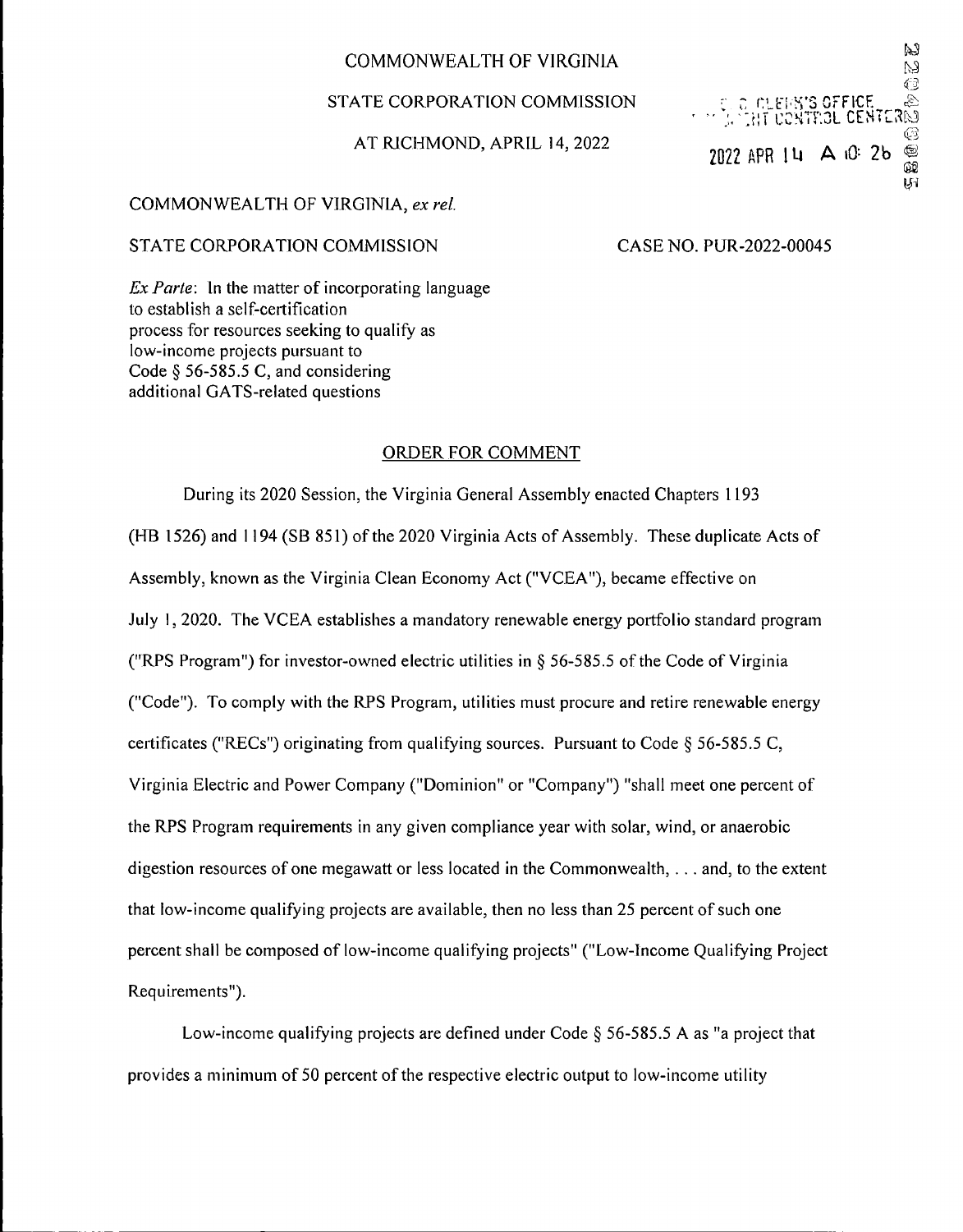customers as that term is defined in [Code] § 56-576." Code § 56-576 defines a low-income utility customer as any person or household whose income is no more than 80 percent ofthe median income of the locality in which the customer resides, with the median income of the locality being determined by the United States Department of Housing and Urban Development.

Code § 56-585.5 D 4 also requires Dominion to submit annually to the State Corporation Commission ("Commission") a plan for meeting the RPS Program requirements and any requests for approval for the development of new solar and onshore wind generation capacity ("RPS Plan").

In Case No. PUR-2020-00134, Dominion submitted its first RPS Plan to the Commission ("2020 RPS Plan"). On April 30, 2021, the Commission issued its Final Order on the Company's 2020 RPS Plan ("2020 RPS Final Order").<sup>1</sup> As part of its 2020 RPS Final Order, the Commission directed Dominion to use a reasonable stakeholder process to further address the following questions related to low-income projects:2

- (1) How will the utility identify "low-income qualifying projects" that provide a minimum of 50% of the respective electric output to low-income utility customers as that term is defined in Code § 56-576?
- (2) Do these low-income qualifying projects physically deliver electric output to low-income utility customers as behind the meter facilities?

*<sup>1</sup> Commonwealth of Virginia, ex rel. State Corporation Commission, Ex Parte: Establishing 2020 RPS Proceeding for Virginia Electric and Power Company,* Case No. PUR-2020-00134, Doc. Con. Cen. No. 210440236, Final Order (Apr. 30, 2021).

<sup>&</sup>lt;sup>2</sup> The Commission first directed the Company to respond to these four questions, among others, in its July 10, 2020 Order Establishing 2020 RPS Proceedings. Certain parties had raised concerns with Dominion's original responses and requested that the Commission defer making determinations on this topic. We agreed the issue would benefit from further development through a stakeholder process. *See* 2020 RPS Final Order at 10-11; *Commonwealth of Virginia, ex rel. State Corporation Commission, Ex Parte: Establishing 2020 RPS Proceedingfor Virginia Electric and Power Company,* Case No. PUR-2020-00134, Doc. Con. Cen. No. 200710234, Order Establishing 2020 RPS Proceedings (July 10, 2020).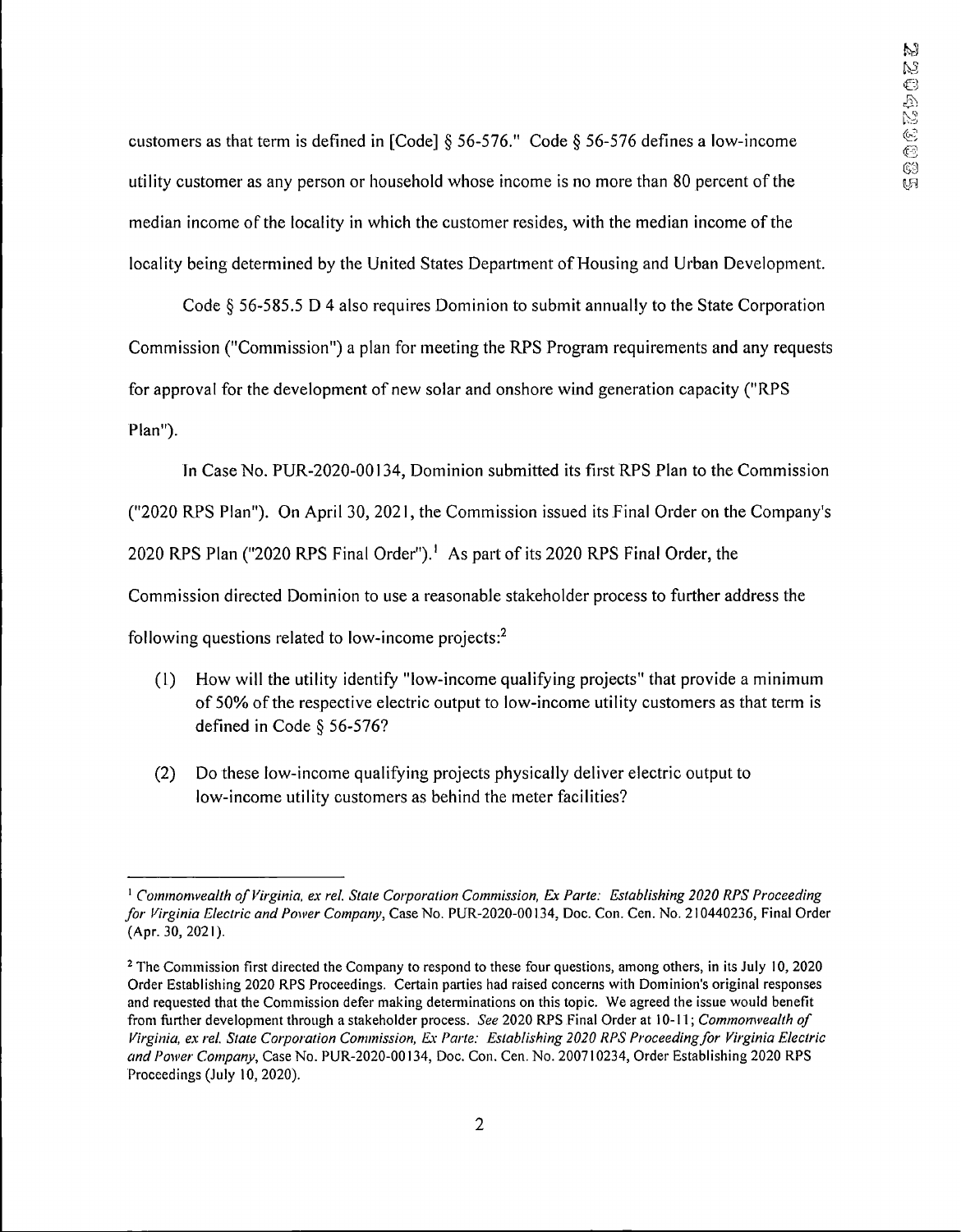- (3) Ifthe electric output from low-income qualifying projects is consumed behind the meter by low-income utility customers, does such generation/consumption create RECs and, if so, how is that output metered/measured and can these RECs be registered in PJM Interconnection, L.L.C.'s ("PJM") Generation Attribute Tracking System  $("GATS")$ ?
- (4) Ifthe electric output from potential low-income qualifying projects is injected into the grid, how can the utility determine that the projects provided a minimum of 50% ofthe respective electric output to low-income utility customers?

The Commission further directed in its 2020 RPS Final Order that Dominion shall report on its

progress toward satisfying the Low-Income Qualifying Project Requirements in its next RPS

Plan filing ("2021 RPS Plan").<sup>4</sup>

The Company convened stakeholders to address the questions related to low-income

projects as directed by the Commission and submitted a report on the stakeholder process in its

2021 RPS Plan ("Report on Stakeholder Process").<sup>5</sup> In addition to providing responses to the

four questions enumerated above, the stakeholders recommended that the Commission revise its

GATS business rules ("GATS Business Rules") to add the following language:

For small distributed resources  $(\leq)$  MW) that also qualify as low-income qualifying projects, GATS will add the suffix "-L1QP" after the appropriate fuel type, e.g., VA-#####-fueltype-D-LIQP. Owners of resources seeking to qualify as low-income qualifying projects must annually self-certify that the facility meets the established eligibility requirements by completing Appendix 3 to these [Business] Rules.

<sup>&</sup>lt;sup>3</sup> PJM GATS is a registry and tracking service for environmental attributes, such as RECs, for every MWh of electricity produced from a generator that participates in GATS.

<sup>4</sup> 2020 RPS Final Order at 11. The Commission also determined in its 2020 RPS Final Order that it would use GATS to track the RECs produced for RPS Program compliance. *Id.* at 7 n.23.

<sup>&</sup>lt;sup>5</sup> Specifically, the Company attached the Report on Stakeholder Process to the rebuttal testimony of Company witness Nathan J. Frost as Rebuttal Schedule 1.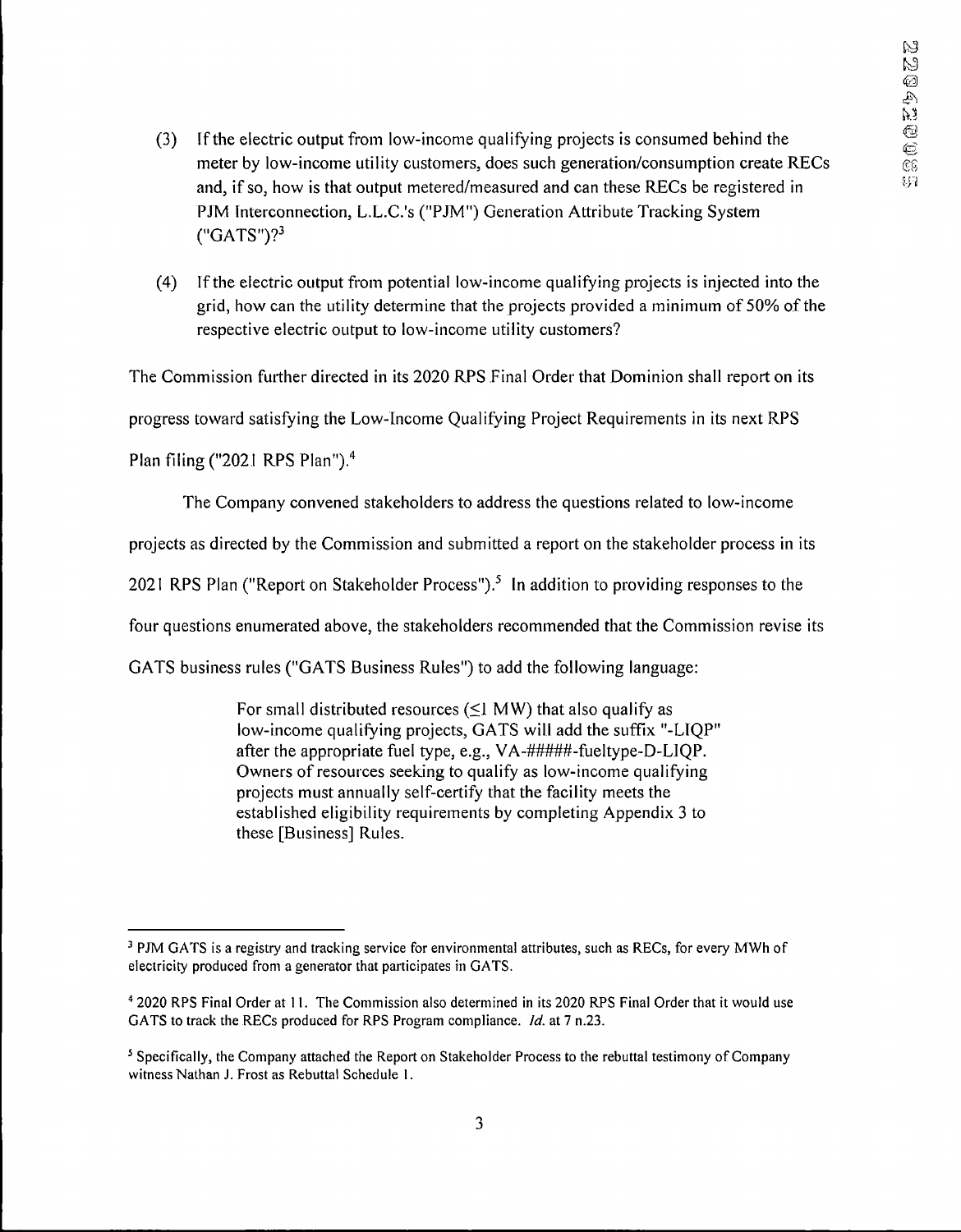In its Final Order on the 2021 RPS Plan ("2021 RPS Final Order"), the Commission noted that a separate proceeding would be initiated to address the recommendations of the stakeholder group.<sup>6</sup> We further found that additional GATS-related questions may be considered in that separate docket, as appropriate.<sup>7</sup>

Additionally, in Case No. PUR-2021-00064, the Commission established a docket to determine whether its GATS Business Rules needed to be revised to reflect new RPS Program requirements set forth in the VCEA. By Order dated September 30, 2021, the Commission revised the GATS Business Rules ("Order Revising GATS Business Rules").<sup>8</sup> These revisions included a requirement that electric investor-owned utilities report on REC retirements by April 30 of each year for the prior compliance year ("Business Rule 4"). In a motion dated March 18, 2022 in that docket, Dominion moved for a waiver of this requirement, stating it would not have the information necessary to determine its 2021 compliance obligation by April 30, 2022, because it would not receive information on accelerated renewable energy buyers by that time ("Motion").<sup>9</sup> Instead, Dominion proposed to report on RPS Program compliance in its forthcoming 2022 RPS Plan.<sup>10</sup> In its Motion, the Company stated that its request was limited to waiver ofthe upcoming April 30, 2022 deadline, but noted that there may be good cause for a

<sup>9</sup> Motion at 1.

*<sup>10</sup> Id.*

*<sup>6</sup>Petition ofVirginia Electric and Power Company, For approval ofthe RPS Development Plan, approval and* certification of the proposed CE-2 Solar Projects pursuant to §§ 56-580 D and 56-46.1 of the Code of Virginia, revision of rate adjustment clause, designated Rider CE, under § 56-585.1 A 6 of the Code of Virginia, and a prudence determination to enter into power purchase agreements pursuant to § 56-585.1:4 of the Code of Virginia, Case No. PUR-2021-00146, Doc. Con. Cen. No. 220320113, Final Order at 12-13 (Mar. 15,2022).

*<sup>7</sup> Id.* at 13.

<sup>&</sup>lt;sup>8</sup> See Commonwealth of Virginia, ex rel. State Corporation Commission, Ex Parte: In the matter of registering and *retiring Virginia-eligible renewable energy certificates.* Case No. PUR-2021-00064, Doc. Con. Cen. No. 210950050, Order Revising Business Rules at 14 (Sept. 30, 2021).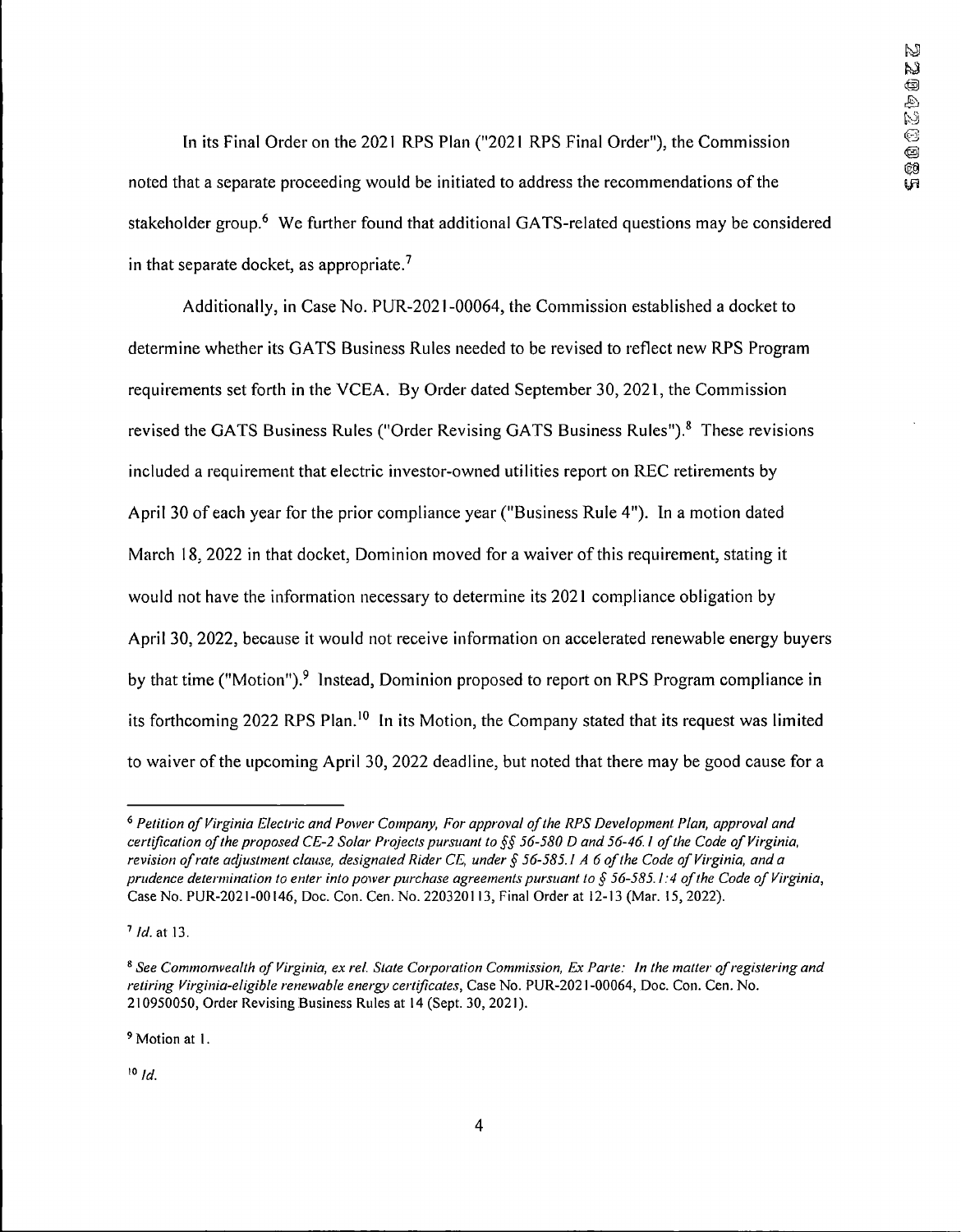revision to the GATS Business Rules to remove the April 30 annual deadline and to consolidate requirements for the Company to demonstrate RPS Program compliance in one place.<sup>11</sup> On April 7, 2022, the Commission granted Dominion's Motion.<sup>12</sup>

Similarly, in Case No. PUR-2020-00164, we held that RPS eligible RECs procured and retired by or on behalf of customers who elect to purchase electric supply service from competitive service providers ("CSPs") should be included in calculating the annual percentage of total electric energy sold from RPS eligible sources under Code  $\S$  56-585.5 C, which thus reduces the amount of RPS eligible RECs that must be procured and retired by the utility.<sup>13</sup> We found that this means that, like utilities, CSPs must track and report the RECs procured and retired from RPS eligible sources.<sup>14</sup> Thus, in order to accurately determine its compliance obligations, and to comply with Business Rule 4, a utility must know how many eligible RECs have been procured by CSPs each year.

Further, in its Order Revising GATS Business Rules in Case No. PUR-2021-00064, the Commission found that it "is understood and expected that all generators will utilize a revenue-quality meter that meets the ANSI C-12 standard to measure and report associated

*<sup>11</sup> Id.* at 6.

<sup>&</sup>lt;sup>12</sup> As part of the Order on Motion for Limited Waiver of Business Rules, we found, "While the Company also suggests that there may be good cause to remove the April  $30<sup>th</sup>$  annual deadline in [Business] Rule 4 and to consolidate the demonstration ofRPS Program compliance in the annual [RPS Plan] proceeding, that reliefis not sought in this Motion." *See Commonwealth of Virginia, ex rel. State Corporation Commission, Ex Parte: In the matter ofregistering and retiring Virginia-eligible renewable energy certificates,* Case No. PUR-2021-00064, Doc. Con. Cen. No. 220410128, Order on Motion for Limited Waiver of Business Rules at 4 (Apr. 7,2022).

*<sup>13</sup> Commonwealth ofVirginia, ex rel., State Corporation Commission, Ex Parte: Allocating RPS costs to certain customers ofVirginia Electric and Power Company,* Case No. PUR-2020-00164, Doc. Con. Cen. No. 210940146, Final Order at 8 (Sept. 23, 2021).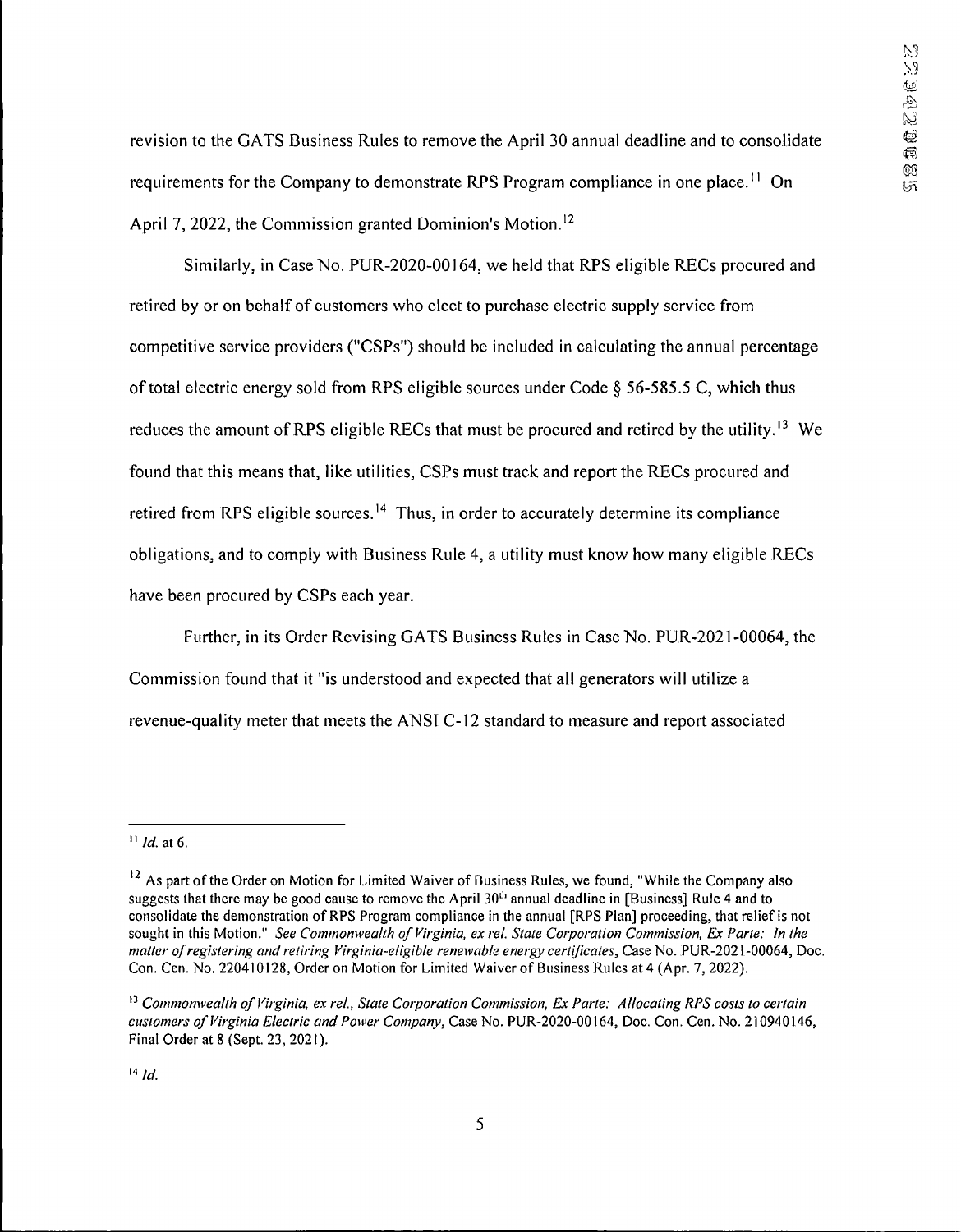generation and corresponding REC values" ("Business Rule 5").<sup>15</sup> During Dominion's 2021 RPS Plan proceeding, certain parties raised the issue of whether a revenue grade meter should be required for smaller-sized systems. The Commission did not make a determination on this issue in the 2021 RPS Final Order, but found that such questions may appropriately be considered in a separate docket.<sup>16</sup>

NOW THE COMMISSION, upon consideration ofthe foregoing, is ofthe opinion and finds that interested persons should be provided an opportunity to comment on the recommendations of the stakeholder group to incorporate language into the GATS Business Rules to establish a self-certification process for resources seeking to qualify as low-income projects. A copy of the Report on Stakeholder Process is attached hereto as Attachment A. We will also direct that a copy of this Order shall be sent by the Clerk of the Commission to all parties on the official Service Lists in Case Nos. PUR-2021-00146, PLTR-2021-00064, and PUR-2020-00164.

As part of any comments, interested parties may wish to address the following:

• Any concerns or suggested edits to the stakeholders' recommended language related to low-income qualifying projects:

> For small distributed resources  $(\leq 1 \text{ MW})$  that also qualify as low-income qualifying projects, GATS will add the suffix "-LIQP" after the appropriate fuel type, e.g., VA-#####-fueltype-D-LIQP. Owners of resources seeking to qualify as low-income qualifying projects must annually self-certify that the facility meets the established eligibility requirements by completing Appendix 3 to these [Business] Rules.

• Whether the owners of resources seeking to qualify as low-income qualifying projects should self-certify using a process similar to the process in place for owners of resources seeking to qualify as small distributed resources, as described in Business Rule 2. To

*<sup>15</sup> See* Order Revising GATS Business Rules at Attachment A, p. A-3.

<sup>&</sup>lt;sup>16</sup> See 2021 RPS Final Order at 13.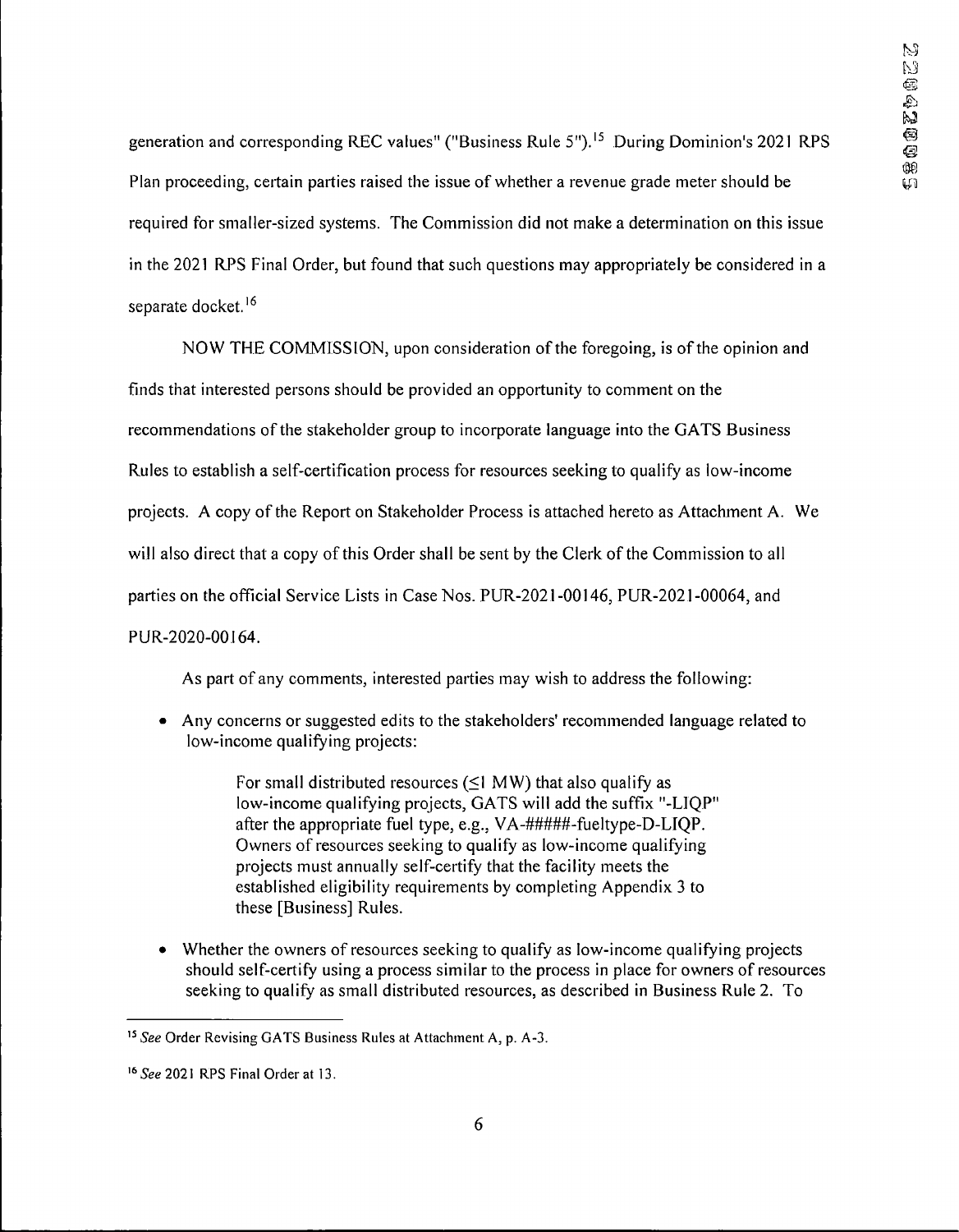accomplish this, does any additional information need to be added to the stakeholders' recommended language, or are any changes to Appendix 3 needed?

• Whether owners of resources seeking to qualify as low-income qualifying projects must annually self-certify, and, if so, explain why annual certification is necessary.

We further find that the following GATS-related issues should also be considered in this

### docket:

- Whether the date of the annual report required in Business Rule 4 should be amended or removed, and whether electric investor-owned utilities should demonstrate RPS Program compliance in the annual report to the Commission's Division of Public Utility Regulation required in Business Rule 4, in the utility's RPS Plan, or in a different proceeding.
- Whether utilities are receiving and incorporating the CSP REC procurement and retirement information necessary to comply with Business Rule 4, and whether such information should be examined in the report provided to the Commission's Division of Public Utility Regulation required in Business Rule 4, in the utility's RPS Plan, or in a different proceeding.
- Whether a revenue grade meter should be required for all systems, including smaller-sized systems. If not, what should the appropriate capacity threshold be for requiring a revenue grade meter?
- Whether there are any additional concerns related to the GATS Business Rules that the Commission should consider at this time.17

The Commission takes judicial notice of the ongoing public health issues related to the

spread of the virus that causes COVID-19. The Commission has taken certain actions, and may

take additional actions going forward, that could impact the procedures in this proceeding.<sup>18</sup>

<sup>&</sup>lt;sup>17</sup> The inclusion of any additional concerns or recommendations by an interested person does not guarantee the Commission will consider such concerns in this docket or accept such recommendations at this time, should the Commission determine such issues are not appropriate for review as part of this proceeding.

*<sup>18</sup> See, e.g., Commomvealth of Virginia, ex rel. Stale Corporation Commission, Ex Parle: Electronic Service of Commission Orders,* Case No. CLK-2020-00004, 2020 S.C.C. Ann. Rept. 76, Order Concerning Electronic Service ofCommission Orders (Mar. 19, 2020), *extended by* 2020 S.C.C. Ann. Rept. 77, Order Regarding the State Corporation Commission's Revised Operating Procedures During COVID-19 Emergency (May 11,2020); *Commomvealth ofVirginia, ex rel., State Corporation Commission, Ex Parte: Revised Operating Procedures During COVID-19 Emergency,* Case No. CLK-2020-00005, 2020 S.C.C. Ann. Rept. 77, Order Regarding the State Corporation Commission's Revised Operating Procedures During COVID-19 Emergency (Mar. 19, 2020) ("Revised Operating Procedures Order"), *extended by* 2020 S.C.C. Ann. Rept. 78, Order Regarding the State Corporation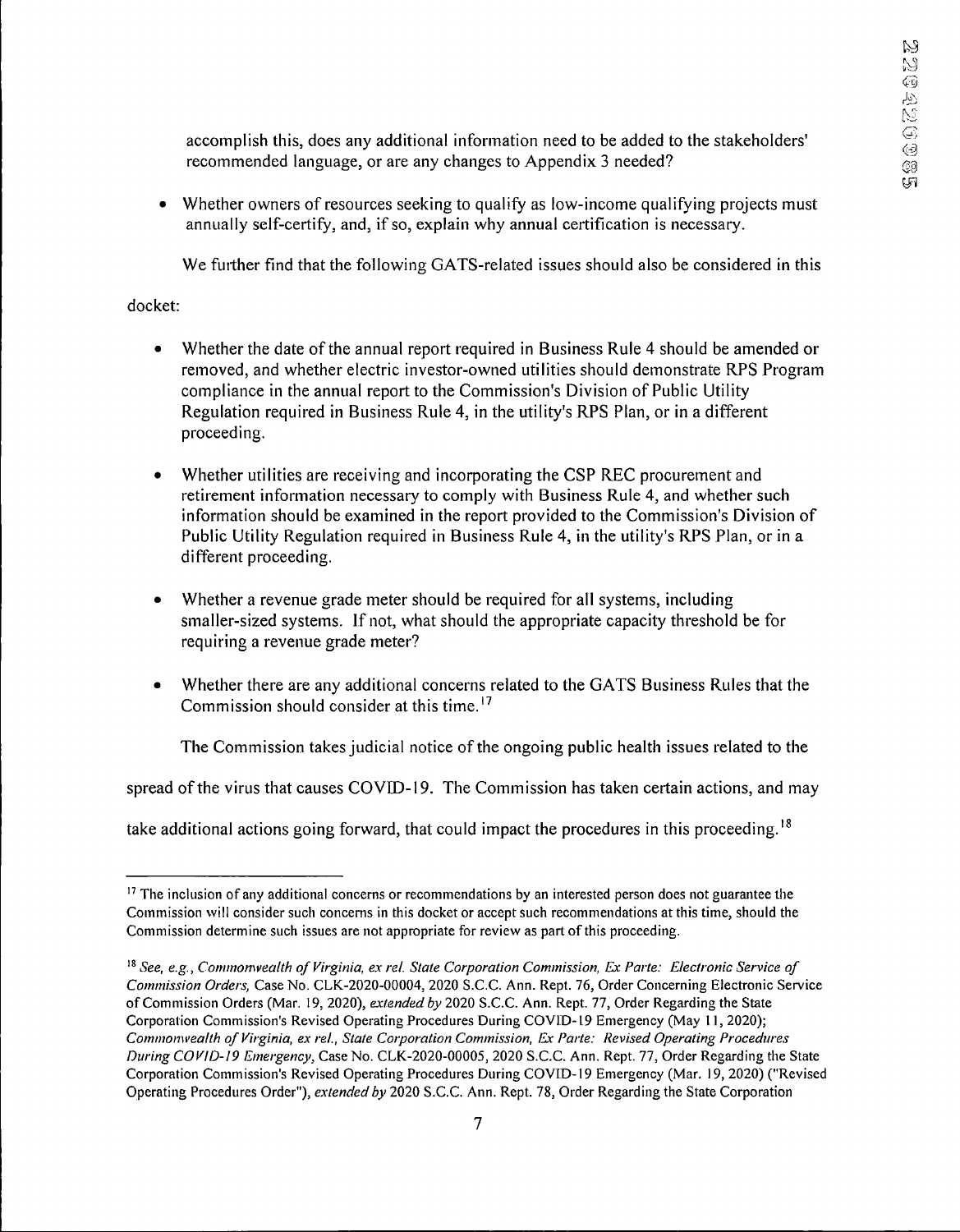Consistent with these actions, in regard to the terms of the procedural framework established below, the Commission will, among other things, direct the electronic filing of comments.

Accordingly, IT IS ORDERED THAT:

(1) This matter is docketed as Case No. PUR-2022-00045.

(2) All comments in this matter shall be submitted electronically to the extent authorized by Rule 5 VAC 5-20-150, *Copies and format*, of the Commission's Rules of Practice and Procedure.<sup>19</sup> Confidential and Extraordinarily Sensitive Information shall not be submitted electronically and should comply with 5 VAC 5-20-170, *Confidential information*, of the Rules ofPractice. Any person seeking to hand deliver and physically file or submit any pleading or other document shall contact the Clerk's Office Document Control Center at (804) 371 -9838 to arrange the delivery.<sup>20</sup>

(3) On or before June 8, 2022, any interested person may submit written comments on the Petition by following the instructions found on the Commission's website:

scc.virginia.gov/casecomments/Submit-Public-Comments. Those unable, as a practical matter, to submit comments electronically may file such comments by U.S. mail to the Clerk ofthe State Corporation Commission, c/o Document Control Center, P.O. Box 2118, Richmond, Virginia 23218-2118. All comments shall refer to Case No. PUR-2022-00045.

Commission's Revised Operating Procedures During COVID-19 Emergency (May 11,2020); *Commonwealth of Virginia, ex rel. State Corporation Commission, Ex Parte: Electronic service among parties during COVID-19 emergency,* Case No. CLK-2020-00007, 2020 S.C.C. Ann. Rept. 79, Order Requiring Electronic Service (Apr. 1,2020).

<sup>19</sup> 5 VAC 5-20-10 *etseq.*

<sup>20</sup> As noted in the Commission's Revised Operating Procedures Order, submissions to the Commission's Clerk's Office via U.S. mail or commercial mail equivalents may be subject to delayed processing due to the COV1D-19 public health issues.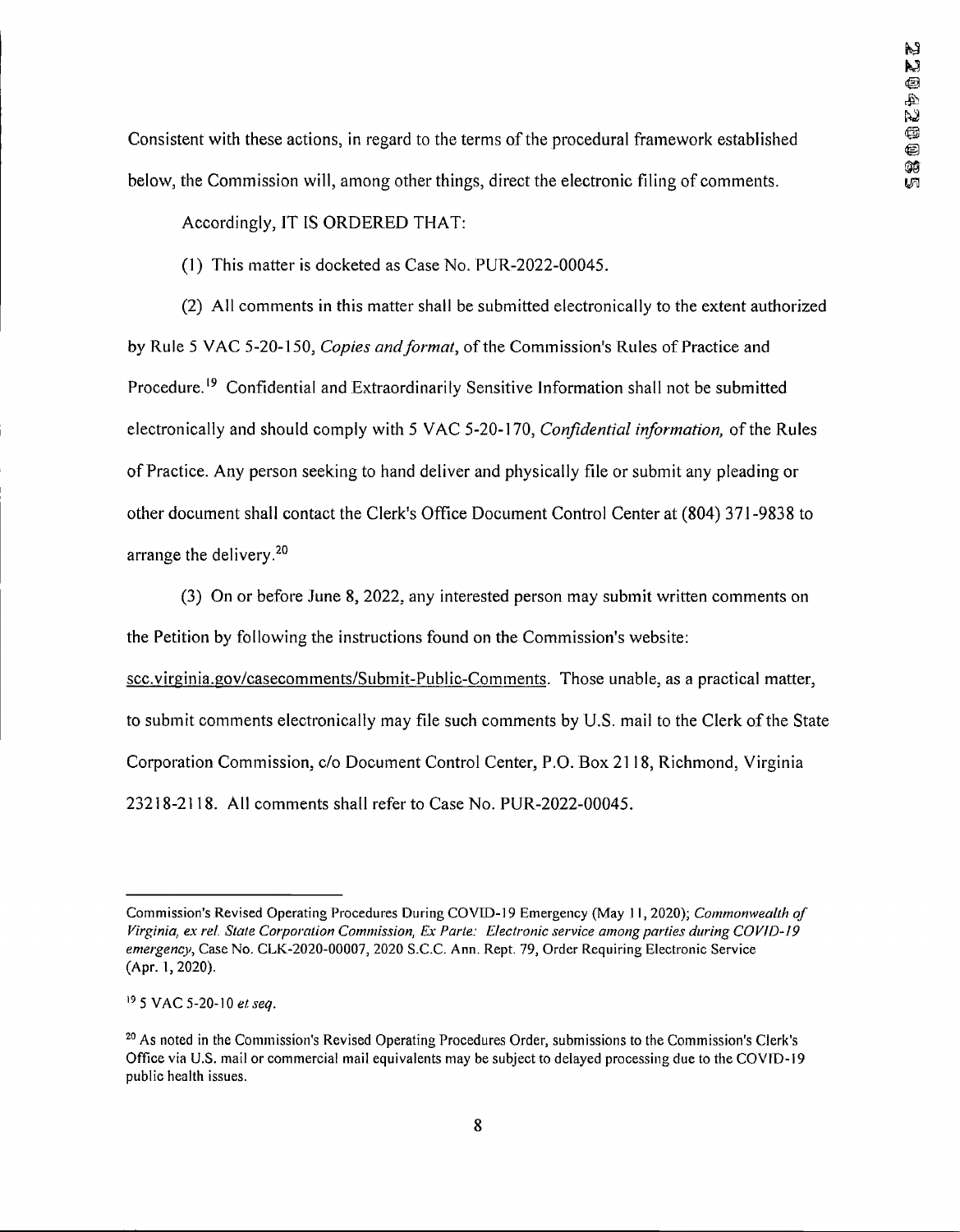(4) On or before June 29, 2022, the Staff may file with the Clerk of the Commission a report on or a response to any comments submitted to the Commission concerning the issues described herein.

(5) This matter is continued.

A COPY hereof shall be sent electronically by the Clerk of the Commission to all persons on the official Service Lists for Case Nos. PUR-2021-00146, PUR.-2021-00064, and PUR-2020-00164. The Service Lists are available from the Clerk of the Commission.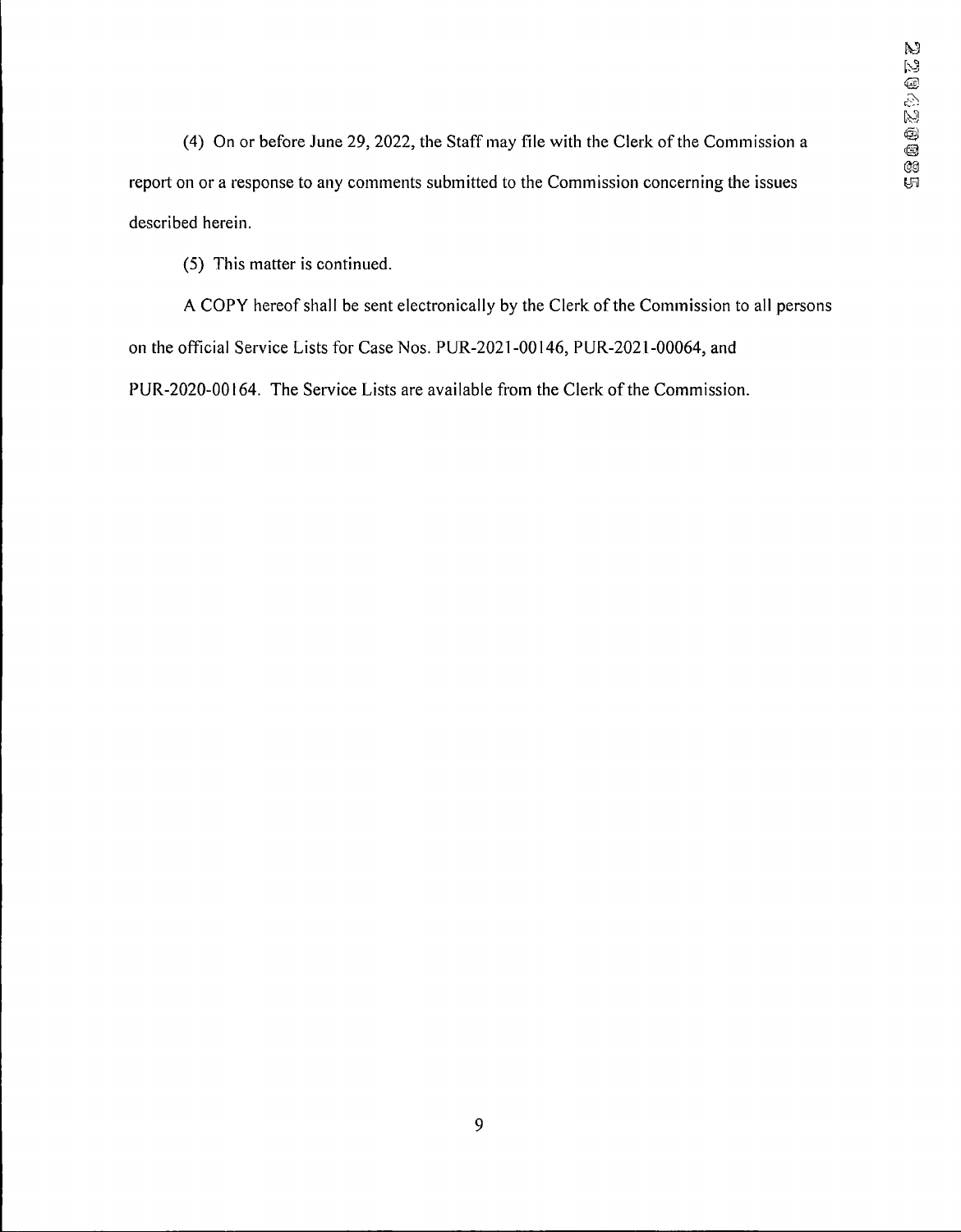**QCZPQ** 

CO  $\overline{5}$ 

N  $\mathbb N$ 

## **Low-Income Qualifying Projects - Report on Stakeholder Process**

The State Corporation Commission of Virginia (the "Commission") directed Virginia Electric and Power Company (the "Company") to utilize a reasonable stakeholder process to address questions related to "low-income qualifying projects" as defined by Va. Code § 56-585.5, and any related issues as needed, in its April 30, 2021 Final Order in Case No. PUR-2020- 00134 (the "2020 Final Order"). The report that follows provides an overview ofthe stakeholder process; the relevant legal authority; responses to four questions posed by the Commission on the issue; and the recommendation for the Commission.

### **I. Stakeholder Process Overview**

The Company generated a list of potential stakeholders based on the testimony filed in Case No. PUR-2020-00134 on the issue, as well as the Company's experience with other stakeholder processes focused on low-income customers, and circulated a survey for feedback on a preferred time and date to meet.

The Company convened the initial meeting of stakeholders on August 27, 2021. Participants included representatives from the Company, Commission Staff, the Virginia Department of Energy,<sup>1</sup> the Virginia Poverty Law Center, Gentry Locke, ReisingerGooch, PLC, and the Southern Environmental Law Center. After a productive discussion, the stakeholders agreed that the Company would draft language memorializing the conversation and that the stakeholders would then reconvene for further discussion.

The Company convened a second meeting of stakeholders on September 24, 2021.<sup>2</sup> Participants included representatives from the Company, Commission Staff, the Virginia Department of Energy, ReisingerGooch, PLC, the Southern Environmental Law Center, and Sun Tribe Solar. After a productive discussion, the stakeholders agreed that the Company would draft a report of the discussion and circulate for stakeholder review.

The Company distributed a draft report on October 26, 2021, soliciting feedback by November 10, 2021. The Company received positive feedback on the report from a number of stakeholders; the Company did not receive any substantive edits.

<sup>&</sup>lt;sup>1</sup> Formerly the Department of Mines, Minerals and Energy.

<sup>&</sup>lt;sup>2</sup> Prior to this meeting, the Company reached out to Commission Staff to ensure it had identified appropriate stakeholders to participate.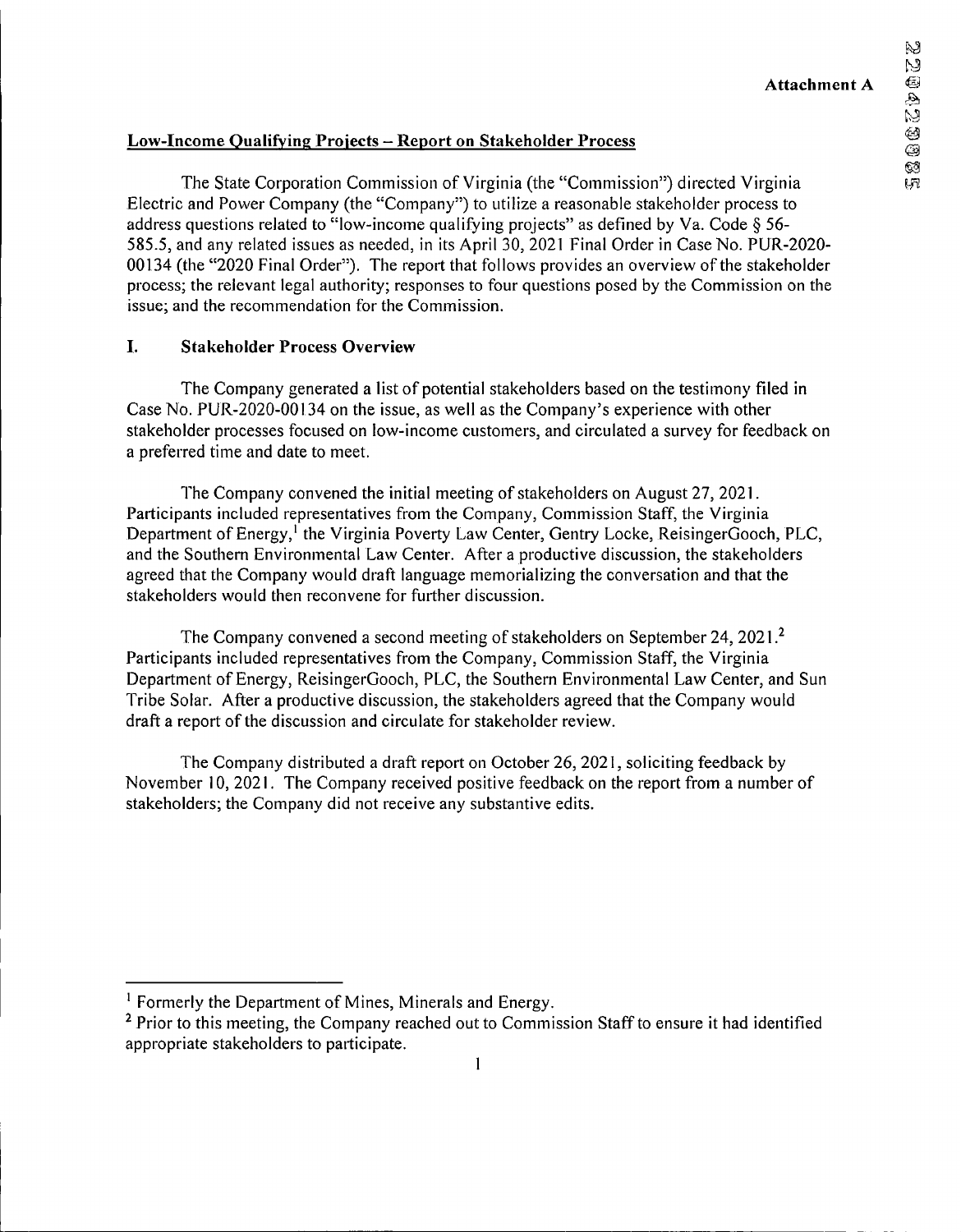# **II. Relevant Legal Authority**

Va. Code § 56-585.5 C establishes the mandatory renewable energy portfolio standard program ("RPS Program") in Virginia under which the Company must meet annual requirements for the sale of renewable energy based on a percentage of non-nuclear electric energy sold to retail customers in the Company's service territory. Va. Code § 56-585.5 C requires that one percent of the required percentage of renewable energy certificates ("RECs") in each compliance year be from certain distributed energy resources ("DERs") located in the Commonwealth with a nameplate capacity of one megawatt or less (the "1% Carve Out"). If available, no less than 25% ofthat 1% shall come from RECs produced by "low-income qualifying projects."

Va. Code  $\S$  56-585.5 A defines "low-income qualifying project []" as "a project that provides a minimum of 50 percent of the respective electric output to low-income utility customers as that term is defined in § 56-576." Va. Code § 56-576 in turn defines "low-income utility customer" as "any person or household whose income is no more than 80 percent of the median income of the locality in which the customer resides. The median income of the locality is determined by the U.S. Department of Housing and Urban Development."

## **III. Responses to Questions**

The Commission listed four questions related to "low-income qualifying project" in its July 10, 2020 Order Establishing 2020 RPS Proceedings in Case No. PUR-2020-00134. The Company provided its initial responses as part of its 2020 RPS Development Plan filed in that matter and provided a status update on the stakeholder process as part of its 2021 RPS Development Plan filed in Case No. PUR-2021-00146. The responses below summarize the consensus of the stakeholders that participated in this process. Commission Staff participated in the process but Staff does not take any position on the consensus reached by the group.

(1) How will the utility identify "low-income qualifying projects" that provide a minimum of 50% of the respective electric output to low-income utility customers as that term is defined in § 56-576?

Stakeholders interpreted this question as asking generally what types of facilities should be identified as "low-income qualifying projects."

Stakeholders agreed that facilities must first meet the requirements for the 1% Carve Out—"solar, wind, or anaerobic digestion resources of one megawatt or less located in the Commonwealth, with not more than 3,000 kilowatts at any single location or at contiguous locations owned by the same entity or affiliated entities." Va. Code § 56-585.5 C. Stakeholders then agreed on two categories of facilities that should qualify for the "low-income qualifying projects" designation:

Behind-the-meter facilities that supply their output directly to low-income customers. These facilities could be behind the meter of an individual who meets the definition of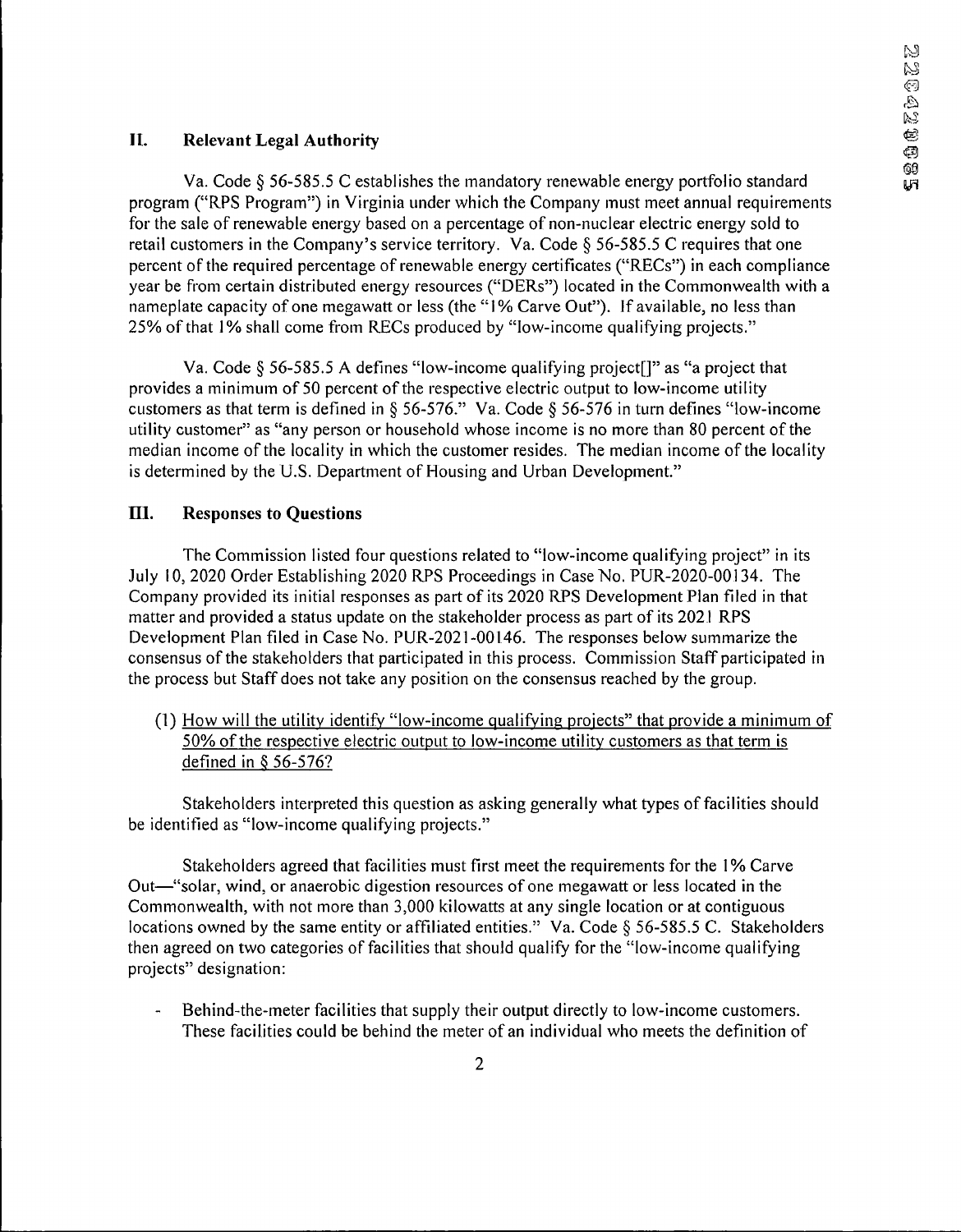"low-income utility customer" or behind a master meter of a residential complex whose residents meet the definition of "low-income utility customer."

Front-of-the-meter facilities that supply their output to low-income customers through the established Dominion Energy Virginia community solar, $3$  shared solar, $4$  or multi-family shared solar<sup>5</sup> programs. Stakeholders agreed that these facilities can qualify as "lowincome qualifying projects" if they supply a minimum of 50% of their output to "lowincome utility customers" who have subscribed to the facilities.

From an administrative perspective, stakeholders agreed that the Commission should establish a process requiring the owner of the facility, or a designee of the owner, to self-certify with PJM-Environmental Information Services, Inc. Generation Attribute Tracking System ("GATS")—the system used in the Commonwealth for measuring RPS Program compliance that the facility meets the Commission-established certification requirements, subject to audit by Commission Staff. Stakeholders agreed that this process should include completion of a certification form at the time of initial registration with GATS, and then a re-certification annually. RECs generated by certified facilities will have an identification in GATS that will clearly designate them as eligible for compliance with the "low-income qualifying project" requirement of the RPS Program. Stakeholders agreed that the utility  $(i.e., the Company)$  could rely upon this GATS designation of facilities as "low-income qualifying projects."

(2) Do these low-income qualifying projects physically deliver electric output to low-income utility customers as behind the meter facilities?

Stakeholders agreed that both "behind the meter" and "front of the meter" solar projects should be eligible to qualify as "low-income qualifying projects." Behind-the-meter facilities would directly deliver output to low-income customers. Front-of-the-meter facilities would deliver electric output to low-income customers through customer programs. See the response to Question (1).

(3) Ifthe electric output from low-income qualifying projects is consumed behind the meter by low-income utility customers, does such generation/consumption create RECs and, if so, how is that output metered/measured and can these RECs be registered in PJM GATS?

Any qualifying renewable energy facility may be capable of creating RECs, regardless of its location in relation to the customer meter. Stakeholders agreed that generation data entered in GATS should be based on meter readings taken from a separately-installed, revenue-quality meter at the  $AC$  output of the inverter(s).

<sup>3</sup> Case No. PUR-2018-00009.

<sup>4</sup> Case No. PUR-2020-00125.

<sup>5</sup> Case No. PUR-2020-00124.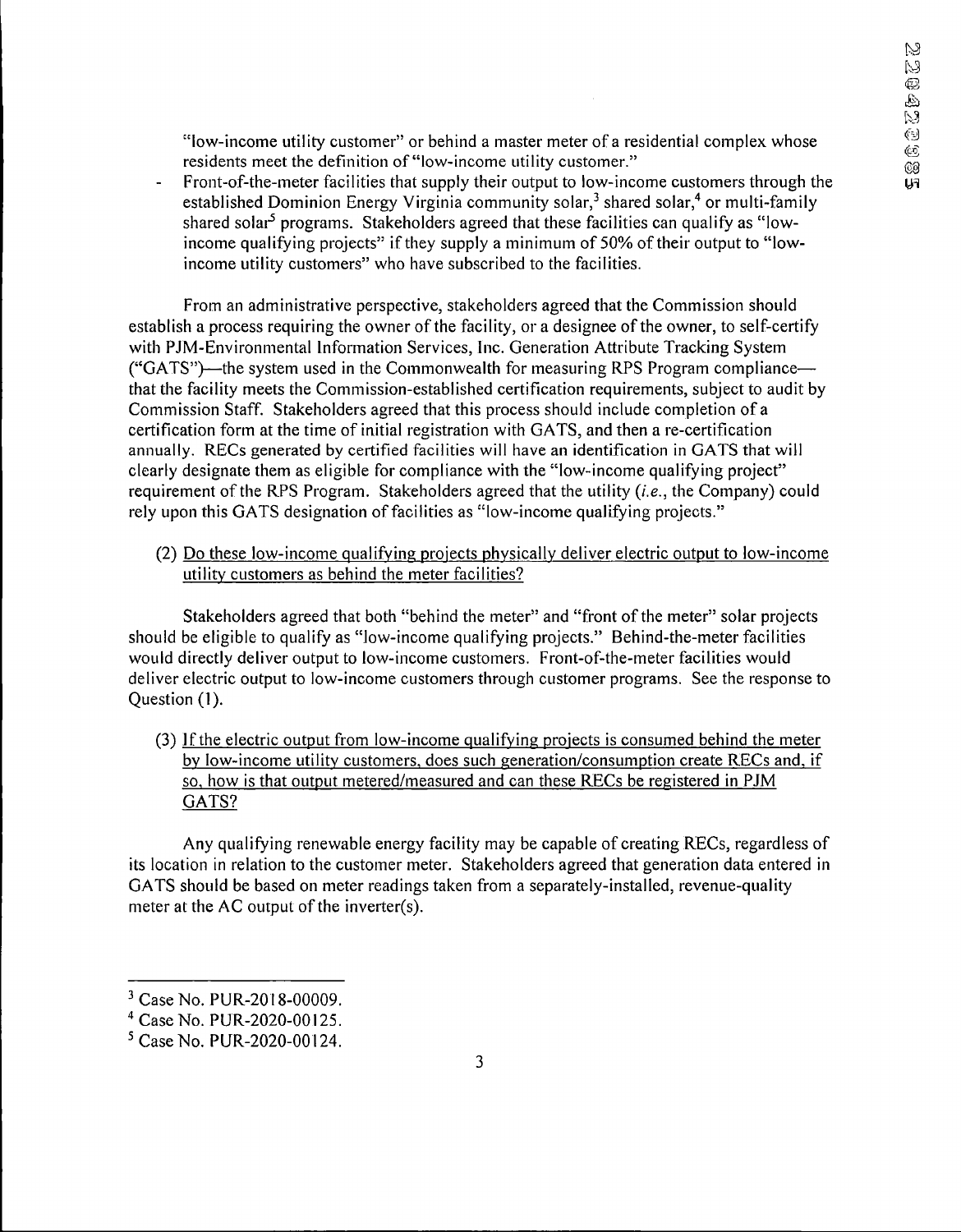(4) Ifthe electric output from potential low-income qual ifying projects is injected into the grid, how can the utility determine that the projects provided a minimum of 50% ofthe respective electric output to low-income utility customers?

For front-of-the-meter facilities, stakeholders agreed that the determinations that the project provided a minimum of 50% of electric output to "low-income utility customers" will be made based on subscriptions to established Dominion Energy Virginia community solar, shared solar, or multi-family shared solar programs. As discussed in the response to Question (1), stakeholders agreed that the owner of the facility should be required to self-certify (annually) that 50% of the electric output of the facility went to subscribers that meet the definition of "lowincome utility customer."

### **IV. Recommendation**

In the 2020 Final Order, the Commission determined that it would use GATS to track RPS Program compliance. On September 30, 2021, in Case No. PUR-2021-00064, the Commission issued an order revising its GATS business rules. The revised business rules state that "[IJow-income qualifying projects as defined in § 56-585.5 A and addressed in § 56-585.5 C are not separately designated in GATS at this time," but allow recommendations for changes in future proceedings.

Based on the discussions of this stakeholder group, stakeholders recommend that the Commission revise its GATS business rules to add the following language:

> For small distributed resources ( $\leq$ 1 MW) that also qualify as lowincome qualifying projects, GATS will add the suffix "-L1QP" after the appropriate fuel type, e.g., VA-#####-fueltype-D-LIQP. Owners of resources seeking to qualify as low-income qualifying projects must annually self-certify that the facility meets the established eligibility requirements by completing Appendix 3 to these Busines Rules.

Appendix 3 aligns with the consensus position of the stakeholders as outlined above. The format of the language above and Appendix 3 is consistent with the GATS business rules as revised by the Commission on September 30, 2021 in Case No. PUR-2021-00064.

To the extent the Commission accepts this recommendation, the Company respectfully requests that the Commission relieve the Company of the requirements to address the four questions related to "low-income qualifying projects" in future RPS Development Plan proceedings.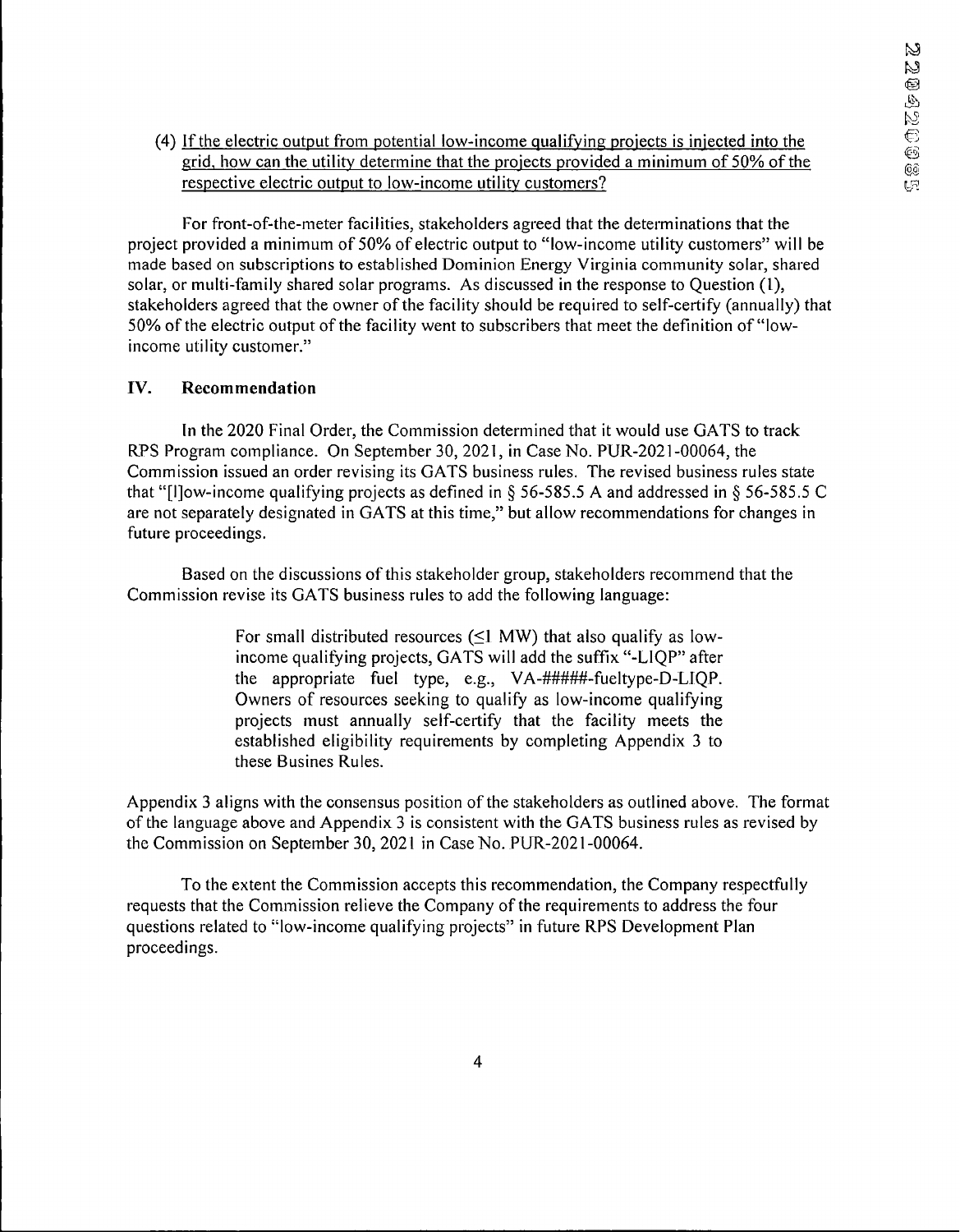## **Appendix 3**

## **Low Income Qualifying Project Annual Self Certification**

I (officer name and title) of (applicant name) certify on this (date), that the information provided below is true and complete and that the low-income qualifying project called (facility name) located in Virginia hereby meets the eligibility requirements established by the Commission to provide renewable energy certificates to help satisfy Virginia RPS Program compliance with the low income qualifying project requirement for an electric investor-owned utility.

**Signature** 

Date of self-certification

Low-Income Qualifying Project Requirements:

- 1. Physically located at
- 2. Is the facility a behind-the-meter facility that supplies its output directly to low-income customers?

**Yes** ΙI **No**  $\Box$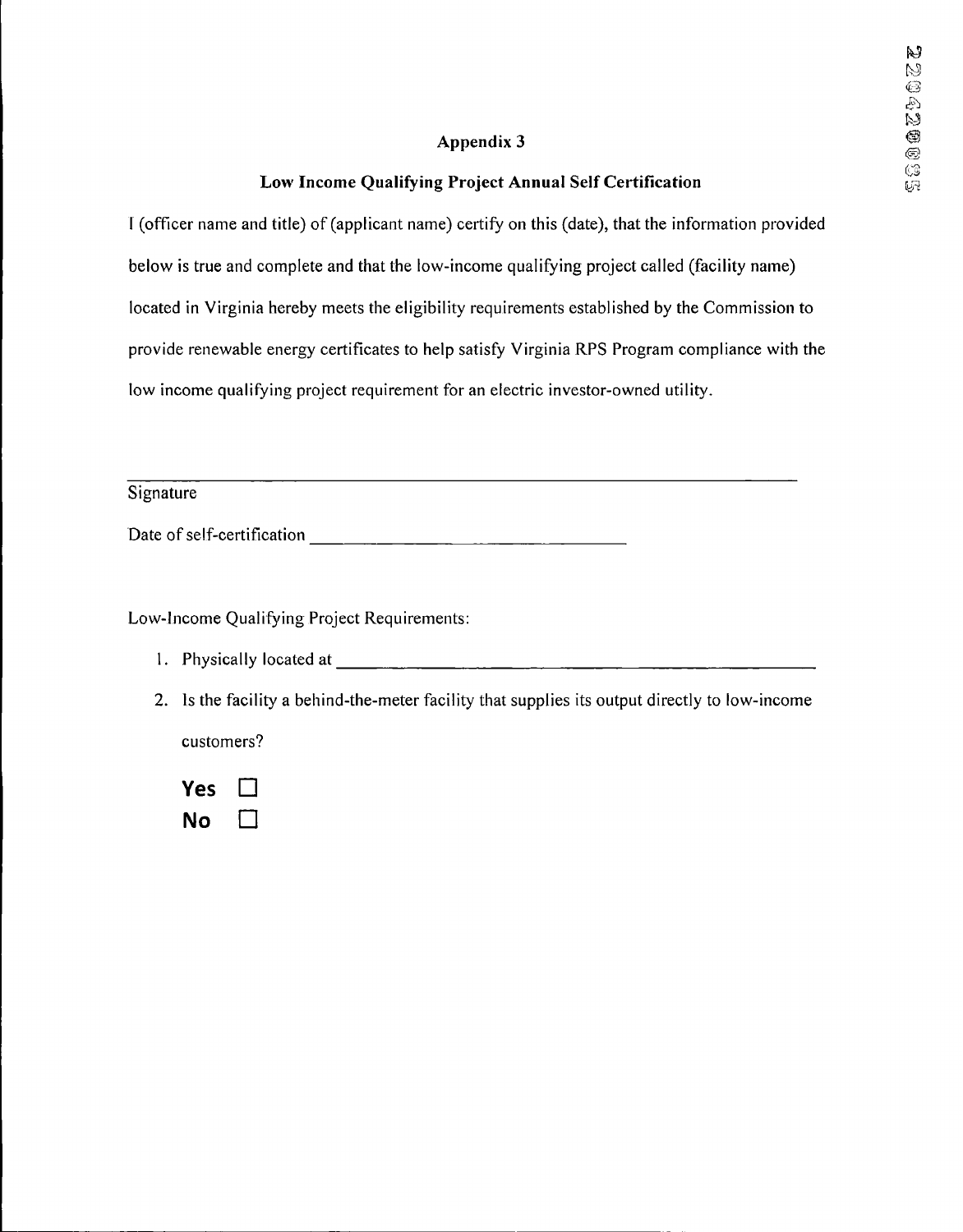- a. If yes:
	- i. Does the facility sell its output directly to an individual who meets the definition of "low-income utility customer" in Va. Code § 56-576?

| Yes | $\Box$ |
|-----|--------|
| No  | $\Box$ |

| ٦<br>I<br>. . | ÷ | I |
|---------------|---|---|
|               |   |   |

- ii. Does the facility sell its output to a residential complex whose residents meet the definition of "low-income utility customer" in Va. Code § 56-576? **Yes**  $\Box$ **No**  $\Box$
- 3. Is the facility a front-of-the-meter facility whose project output is provided to low-income customers through an established Dominion Energy Virginia community solar, shared solar, or multi-family shared solar program?

| Yes | $\Box$ |
|-----|--------|
| No  |        |

a. If yes, indicate which program.

| <b>Community Solar</b>           | ⊔      |
|----------------------------------|--------|
| <b>Shared Solar</b>              | $\Box$ |
| Multi-Family Shared Solar $\Box$ |        |